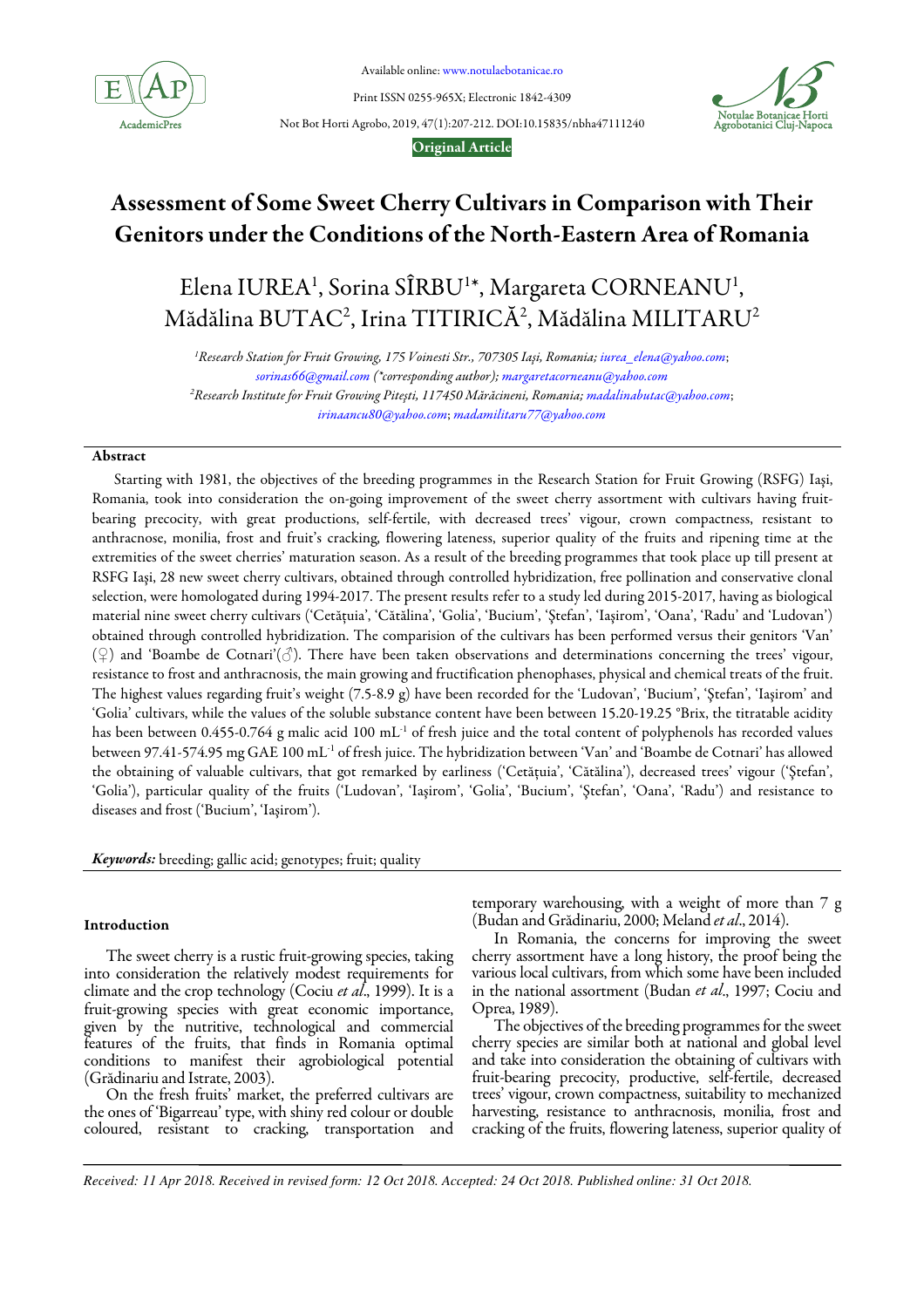208

the fruits (according to the latest size requirements, firmness, taste and colour) and ripening ages set at the extremities of the cherries' maturation season (Sansavini and Lugli, 2008; Kask et al., 2010; Milatović, 2011; Schuster *et al.*, 2014).

To accomplish some of these objectives, during 1981- 2017, at the Research Station for Fruit Growing (RSFG) Iaşi, there were obtained using controlled hybridization, free pollination and conservative clonal selection, 28 new cherry cultivars that were homologated and patented during 1994- 2017.

The paper presents the valuable characteristics of the new sweet cherry genotypes created in RSFG Iaşi, compared with their genitors 'Van'  $(2)$  and 'Boambe de Cotnari'( $\circlearrowleft$ ), that improve the autochthonous assortment.

#### Materials and Methods

## Biological material

The present studies were performed during 2015-2017, having as research material, nine sweet cherry genotypes ('Cetăţuia', 'Cătălina', 'Golia', 'Bucium', 'Ştefan', 'Iaşirom', 'Oana', 'Radu' and 'Ludovan'). Two out of the nine studied genotypes present early maturation ('Cetăţuia', 'Cătălina'), while the other seven present average maturation ('Golia', 'Bucium', 'Ştefan', 'Iaşirom', 'Oana', 'Radu' and 'Ludovan'). To create the nine sweet cherry genotypes, cultivars 'Van' and 'Boambe de Cotnari' have been used as genitors. The method to create the new cultivars has been the classic one, meaning that controlled sexuated hybridizations has been performed, along with hybrid fruit stones harvesting, obtaining hybrid saplings, selecting and testing the hybrids according to the established objectives (Cociu and Oprea, 1989; Petre, 2007).

The selected elites have been grafted on mahaleb, whereupon they have been planted in field trials at linear variants at a distance of  $4 \times 5$  m. Each variant contained nine trees, formed from three repetitions of three trees each, the variants being positioned in randomized blocks. The trees have been led as free palmette, limited in height and flattened on the direction of the row, without sustaining and irrigation systems.

The comparison of the cultivars has been performed versus their genitors 'Van'  $(\varphi)$  and 'Boambe de Cotnari'( $\Diamond$ ).

## Experimental procedures

During the experimental field, there have been performed observations and determinations concerning the trees' vigour, resistance to frost and anthracnose (Cociu and Oprea, 1989), the main growing and fructification phenophases (Fleckinger, 1960), the physical traits (fruit's weight, fruit's equatorial diameter, fruit's colour), chemical traits (soluble dry substance, titratable acidity, ratio between the soluble dry substance and titratable acidity, total polyphenols content) and the organoleptic and quality traits of the fruits (the taste of the fruit, the firmness of the pulp, the shape of the fruit, the stone's adherence to pulp, the fruit's resistance to cracking) (UPOV, 2006).

#### Physical traits

The physical traits of the fruit have been measured as follows: the weight (g) by weighting 10 fruits in three repetitions with the electronic balance Radwag type 0.01G accuracy. Fruit's dimensions as equatorial diameter of the fruit (D) have been measured with the digital calliper Luumytools on 10 fruits in three repetitions. Fruit's colour has been measured according to the questionnaire UPOV TG/35/7, with marks between 1-8. Fruit's shape has been measured according to the questionnaire UPOV TG/35/7, with marks between 1-5.

## Chemical and quality features of the fruits

The chemical and quality features of the fruits have been measured as follows: the soluble dry substance has been measured refractometric using a Zeiss refractometer and expressed in Brix degree; the titratable acidity of the fruits has been measured through the potentiometric method (Ghimicescu, 1977) and expressed in g malic acid 100 mL-1 of fresh juice. Total polyphenols content has been performed using the Folin-Ciocalteu method (Jayaprakasha et al., 2001). Pulp firmness has been measured by taste the fruit with marks between 3 to 9 according to the questionnaire UPOV TG/35/7 (2006). Fruit's flavour has been measured by taste with marks between 3 to 7 according to the questionnaire UPOV TG/35/7 (2006). Pulp's adherence to the stone has been measured also by tasting.

Fruit's resistance to cracking has been determined by soaking 100 fruits from each cultivar in distilled water and after 6 hours the number of cracked fruits was checked and expressed in percent of cracking per cultivar (Cociu and Oprea, 1989).

## Statistical procedures

The experimental data has been statistically interpreted by analysing the variance and the multiple comparisons method by Duncan test, with P 5%.

## Results

Regarding the trees' vigour, it must be highlighted that cultivars 'Ştefan' and 'Golia' recorded a decreased vigour, while the other cultivars had an average vigour. Regarding the resistance to frost, during  $19-21$ <sup>st</sup> of April 2017, when the sweet cherry was blooming, there were recorded minimum temperatures down to -2.5 °C, which made the branches of the trees to be covered with a layer of snow of approximately 10 cm for a period of time longer than 24 hours.

Statistically, the most affected cultivars have been 'Ştefan' (75%) and 'Golia' (69%) which have recorded significant positive values and respectively very significant positive values in comparison with the genitors of the cultivar 'Van' (62%) and 'Boambe de Cotnari' (64%) respectively. 'Bucium' (57%) has recorded significant negative values in comparison with the maternal genitor 'Van' (62%) (Table 1).

Concerning the resistance to diseases, 2016 being a rainy year (with a surplus of 173 mm compared with multiannual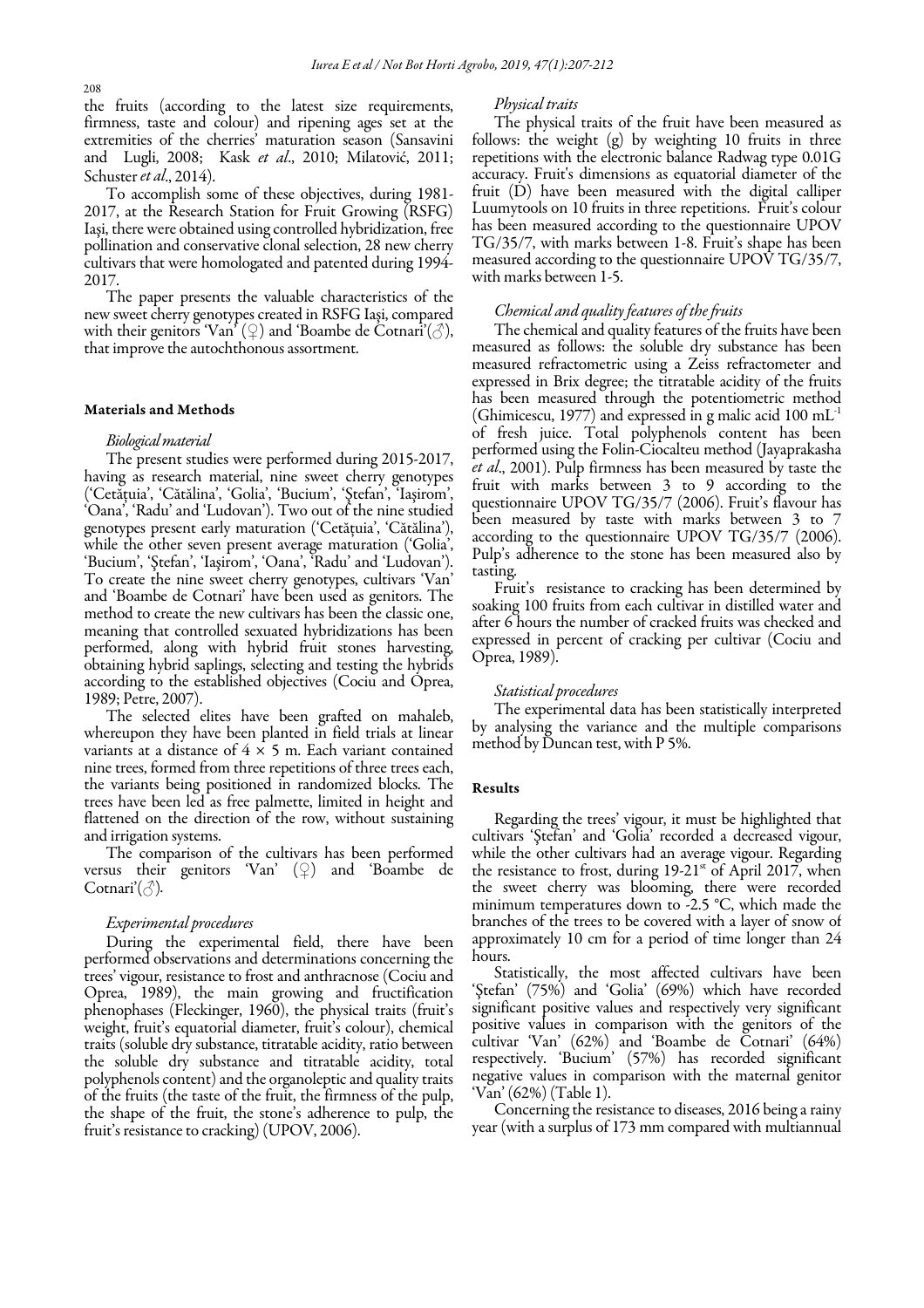values), favourable to pathogens (monilia and anthracnosis), all tested cultivars recorded a decreased sensitivity to Coccomyces hiemalis Higg. (the attack frequency was between 1.9-4.2%) (Table 1).

The end of flowering in the sweet cherry cultivars studied during 2015-2017 was recorded between 08 and  $26<sup>th</sup>$  of April.

The harvesting maturity was recorded in the second and third decades of May ('Cetăţuia' and 'Cătălina'), respectively in the first and second decades of June ('Golia', 'Bucium', 'Ştefan', 'Iaşirom', 'Oana', 'Radu' and 'Ludovan'). The average number of days between the end of flowering and harvesting maturity was between 33-39 days for the sweet cherry cultivars with early maturation ('Cetăţuia' and 'Cătălina') and 50-57 days for the cultivars with maturation in medium season ('Golia', 'Bucium', 'Ştefan', 'Iaşirom', 'Oana', 'Radu' and 'Ludovan'). Statistically, the cultivar 'Ştefan' has recorded significantly negative differences, while the cultivars 'Cetăţuia' and 'Cătălina' have recorded very significantly negative differences, in comparison with their genitors ('Van' and 'Boambe de Cotnari') (Table 2).

The cultivars with the largest fruit sizes have been 'Ludovan', 'Bucium', 'Ştefan', 'Iaşirom' and 'Golia' (with a weight between 7.5-8.9 g and an equatorial diameter between 23.2-26.2 mm). Under the aspect of fruit's size, respectively the average weight and equatorial diameter of the fruit, data were comparable or superior to the genitors of the studied cultivars (Table 3).

Table 1. Cherry tree's vigour, resistance to frost and anthracnosis (RSFG Iasi; 2015-2017)

|                         |                               | Resistance to frost in the complete flowering<br>phenophase - (% affected ovaries) <sup>2</sup> - |                                     | Resistance to anthracnosis (Coccomyces hiemalis Higg.) |                          |       |  |
|-------------------------|-------------------------------|---------------------------------------------------------------------------------------------------|-------------------------------------|--------------------------------------------------------|--------------------------|-------|--|
| Cultivar                | Tree's<br>vigour <sup>1</sup> |                                                                                                   |                                     |                                                        |                          |       |  |
|                         |                               | Calculated versus<br>'B. Cotnari' $(\text{A})$                                                    | Calculated versus 'Van' $(\varphi)$ | F(% )                                                  | $I(96)^3$                | GA(%) |  |
| 'Cetățuia'              | $\overline{5}$                | 62                                                                                                | 62                                  | 1.9                                                    | $\mathcal{F}$            | 0.04  |  |
| 'Cătălina'              | 5                             | 66                                                                                                | 66                                  | 3.1                                                    | 5                        | 0.06  |  |
| 'Golia'                 | 3                             | $69*$                                                                                             | 69                                  | 3.1                                                    | 5                        | 0.06  |  |
| 'Bucium'                | 5                             | 57                                                                                                | 57                                  | 2.9                                                    | 5                        | 0.06  |  |
| 'Stefan'                | 3                             | $75***$                                                                                           | $75***$                             | 3.5                                                    | 10                       | 0.07  |  |
| 'Iasirom'               | 5                             | 60                                                                                                | 60                                  | 2.7                                                    | 5                        | 0.05  |  |
| 'Oana'                  | 5                             | 63                                                                                                | 63                                  | 3.5                                                    | $\overline{\phantom{0}}$ | 0.07  |  |
| 'Radu'                  | 5                             | 63                                                                                                | 63                                  | 3.3                                                    | 5                        | 0.07  |  |
| 'Ludovan'               | 5                             | 65                                                                                                | 65                                  | 4.2                                                    | 10                       | 0.08  |  |
| 'Van' $(\varphi)$       | 5                             | 62                                                                                                | 62                                  | 2.2                                                    | 10                       | 0.04  |  |
| 'Boambe de Cotnari' (3) | $\overline{5}$                | 64                                                                                                | 64                                  | 3.8                                                    | $\sim$                   | 0.08  |  |

 $1$ UPOV test: tree's vigour mark on a scale of 1-9: 3 = weak; 5 = average (UPOV, 2006);

 ${}^{2}$ LSD 5% = 6.1%; LSD 1% = 8.3%; LSD 0.1 % = 11.3%;

3Attack intensity mark (1-6 scale): 1 = 1-3% attacked surface; 2 = 4-10%; 3 = 11-25%; 4 = 26-50%; 5 = 51-75%; 6 = 76-100% (Cociu and Oprea, 1989).

Table 2. End of flowering date, harvesting period and the number of days between the end of flowering and fruit's maturation in sweet cherry cultivars (RSFG Iasi; 2015-2017)

| Cultivar                               | End of flowering<br>(date)          | Harvesting period<br>(date) | Average number of days<br>between the end of    | Calculated versus the cultivars' genitors<br>$(no. of days)^2$ |                          |  |
|----------------------------------------|-------------------------------------|-----------------------------|-------------------------------------------------|----------------------------------------------------------------|--------------------------|--|
|                                        | Limit data (earliest-latest)        |                             | flowering and harvesting<br>period <sup>1</sup> | 'Van' $(\varphi)$                                              | 'Boambe de Cotnari' (3)  |  |
| 'Golia'                                | $14 IV - 24 IV$                     | $06$ VI $-12$ VI            | 57 <sup>a</sup>                                 | $+1$                                                           | $+2$                     |  |
| 'Radu'                                 | $09$ IV $- 22$ IV                   | $07$ VI $-$ 15 VI           | 57 <sup>a</sup>                                 | $+1$                                                           | $+2$                     |  |
| 'Ludovan'                              | $14$ IV $- 23$ IV                   | $10$ VI $- 16$ VI           | 56 <sup>a</sup>                                 | $\mathbf{0}$                                                   | $+1$                     |  |
| 'Van' $(\varphi)$                      | $14 IV - 26 IV$                     | $11 VI - 17 VI$             | 56 <sup>a</sup>                                 | $\overline{a}$                                                 | $\overline{\phantom{a}}$ |  |
| 'Boambe de Cotnari' ( c <sup>*</sup> ) | $12 IV - 22 IV$                     | $08 VI - 12 VI$             | $55^{\rm b}$                                    |                                                                |                          |  |
| 'Bucium'                               | $14 IV - 24 IV$                     | $07$ VI $-$ 18 VI           | $55^{\rm b}$                                    | $-1$                                                           | $\mathbf{0}$             |  |
| 'Oana'                                 | $10$ IV $- 22$ IV                   | $06$ VI $-12$ VI            | $55^{\rm b}$                                    | $-1$                                                           | $\overline{0}$           |  |
| 'Iasirom'                              | $12 IV - 23 IV$                     | 08 VI - 10 VI               | $53^{\rm b}$                                    | $-3$                                                           | $-2$                     |  |
| 'Stefan'                               | $14\,\mathrm{IV} - 26\,\mathrm{IV}$ | $06$ VI $- 10$ VI           | 50 <sup>b</sup>                                 | -6                                                             | $-5^\circ$               |  |
| 'Cătălina'                             | $10$ IV $- 22$ IV                   | $17 V - 31 V$               | 39 <sup>c</sup>                                 | $-17$ <sup>*</sup>                                             | $-16^{3}$                |  |
| 'Cetățuia'                             | $08$ IV $- 20$ IV                   | $11 V - 22 V$               | $33^d$                                          | $-23$ <sup>*</sup>                                             | $-22$ <sup>*</sup>       |  |

 $^1$ different letters correspond with the significant statistical difference for P ≤ 5%, Duncan test;

 $^{2}$ LSD 5% = 5 days; LSD 1% = 7 days; LSD 0.1% = 9 days.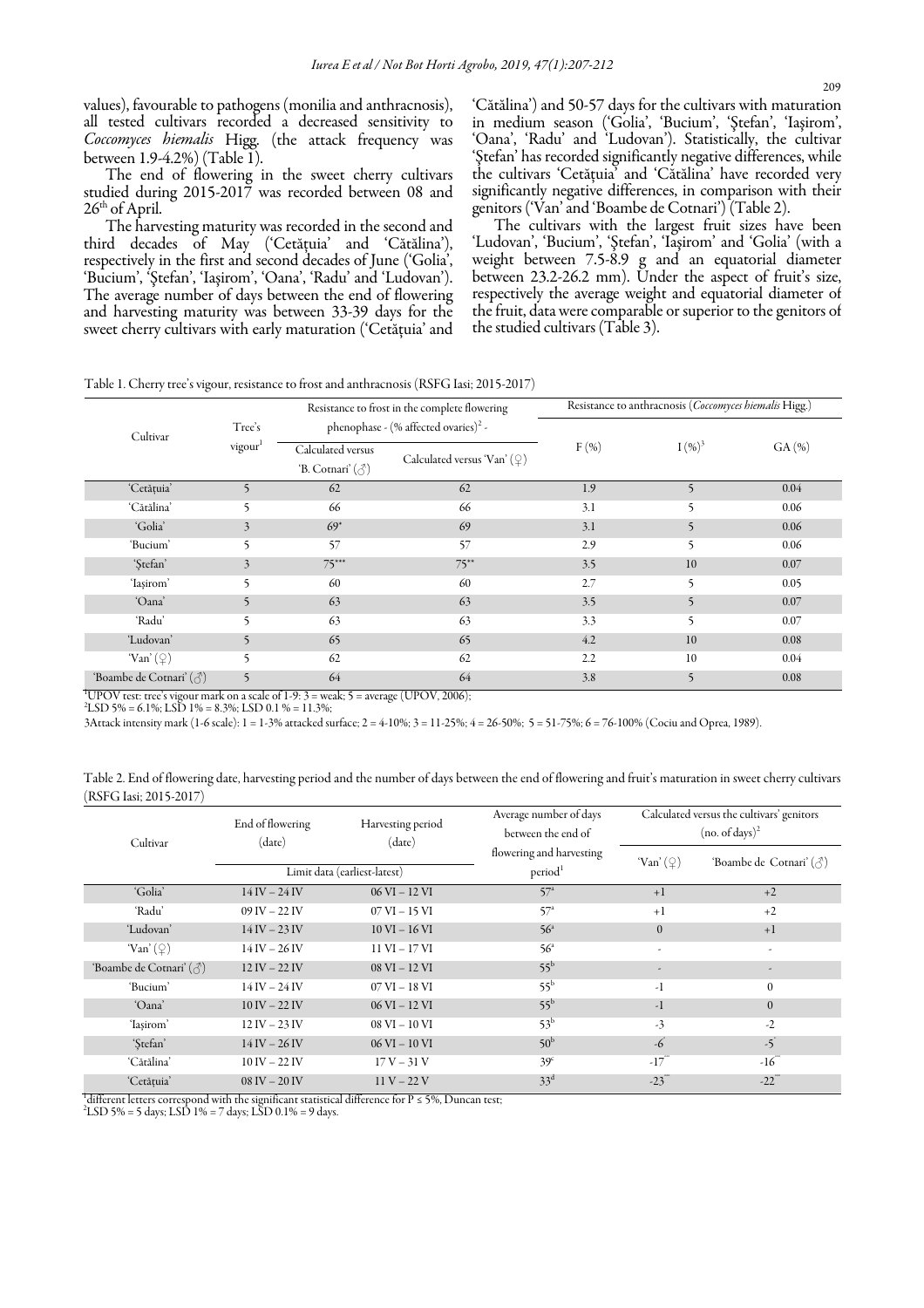|  | Table 3. The fruit's weight and equatorial diameter in cherry cultivars (RSFG Iasi; 2015-2017) |
|--|------------------------------------------------------------------------------------------------|
|  |                                                                                                |

|                                        | Average          | Calculated versus the cultivars' genitors |                                        | Fruit's equatorial | Calculated versus the cultivars genitors |                         |  |
|----------------------------------------|------------------|-------------------------------------------|----------------------------------------|--------------------|------------------------------------------|-------------------------|--|
| Cultivar                               | weight of the    |                                           | $(g)^2$                                | diameter           | $(mm)^3$                                 |                         |  |
|                                        | fruit $(g)^1$    | 'Van' $(\varphi)$                         | 'Boambe de Cotnari' ( c <sup>*</sup> ) | $(mm)^1$           | 'Van' $(\varphi)$                        | 'Boambe de Cotnari' (3) |  |
| 'Ludovan'                              | 8.9 <sup>a</sup> | $+1.8*$                                   | $+1.5$                                 | $26.2^{\circ}$     | $+2.9***$                                | $+2.5***$               |  |
| 'Bucium'                               | $8.5^{\rm b}$    | $+1.4$                                    | $+1.1$                                 | $25.0^{b}$         | $+1.7*$                                  | $+1.3$                  |  |
| 'Stefan'                               | $8.4^{\rm b}$    | $+1.3$                                    | $+1.0$                                 | $24.3^{bc}$        | $+1.0$                                   | $+0.6$                  |  |
| 'Iasirom'                              | 8.2 <sup>b</sup> | $+1.1$                                    | $+0.8$                                 | $24.6^{bc}$        | $+1.3$                                   | $+0.7$                  |  |
| 'Golia'                                | 7.5 <sup>c</sup> | $+0.4$                                    | $+0.1$                                 | 23.2 <sup>cd</sup> | $-0.1$                                   | $-0.5$                  |  |
| 'Boambe de Cotnari' ( c <sup>*</sup> ) | $7.4^{\circ}$    | $\tilde{\phantom{a}}$                     | ٠                                      | 23.7 <sup>cd</sup> | ٠.                                       | ٠                       |  |
| 'Cătălina'                             | 7.3 <sup>c</sup> | $+0.2$                                    | $-0.1$                                 | 23.8 <sup>cd</sup> | $+0.5$                                   | $+0.1$                  |  |
| 'Van' $(\varphi)$                      | $7.1^{\circ}$    | $\sim$                                    | ٠                                      | $23.3^{\text{cd}}$ | $\sim$                                   | ٠                       |  |
| 'Radu'                                 | 7.0 <sup>c</sup> | $-0.1$                                    | $-0.4$                                 | 23.0 <sup>cd</sup> | $-0.3$                                   | $-0.7$                  |  |
| 'Oana'                                 | 6.7 <sup>c</sup> | $-0.4$                                    | $-0.7$                                 | $22.4^\circ$       | $-0.9$                                   | $-1.3$                  |  |
| 'Cetățuia'                             | 5.6 <sup>c</sup> | $-1.5$                                    | $-1.8$                                 | $21.1^\circ$       | $-2.2^{\circ}$                           | $-2.6^\circ$            |  |

 $\frac{1}{2}$ different letters correspond with the significant statistical difference for P ≤ 5%, Duncan test;

2 LSD 5% = 1.8 g; LSD 1% = 2.5 g; LSD 0.1% = 3.4 g; 3 LSD 5% = 1.5 mm; LSD 1% = 2.1 mm; LSD 0.1% = 2.8 mm.

Under the aspect of some physical and organoleptic characteristics of the fruits, the firmness of the pulp was medium for the early genotypes ('Cetăţuia', 'Cătălina') and firm for the ones with maturation during the medium season ('Golia', 'Bucium', 'Ştefan', 'Iaşirom', 'Oana', 'Radu' and 'Ludovan').

All the studied cultivars had dark red skin fruit and sweet taste. Regarding the fruits' resistance to cracking, the nine genotypes presented superior resistance in comparison with the genitors of the cultivars 'Van' (44.0%) and 'Boambe de Cotnari' (20.7%) (Table 4).

Soluble dry substance ranged between 15.2 °Brix ('Cetăţuia') and 19.25 °Brix ('Ștefan') (Table 5).

All the studied cultivars recorded large values of the SDS:TA ratio, but the cultivars 'Iaşirom', 'Ludovan', 'Oana' and 'Radu' have recorded larger values than their genitors (Table 5). Most of the cultivars got remarked with a high polyphenols content also, with values between 235.36- 574.95 mg GAE 100 mL-1 ('Iaşirom', 'Cătălina', 'Oana', 'Bucium', 'Cetăţuia', 'Golia', 'Ştefan' and 'Ludovan') (Table 5).

| Cultivar                               | Epidermis<br>$\mathrm{colour}^1$ | Pulp                     | Fruit's<br>shape <sup>3</sup> | Pulp adherence to<br>stone | Taste <sup>4</sup>       | Cracked fruits<br>after six hours<br>$(\frac{9}{6})^5$ | Calculated versus the cultivars'<br>genitors $(\%)^6$ |                       |
|----------------------------------------|----------------------------------|--------------------------|-------------------------------|----------------------------|--------------------------|--------------------------------------------------------|-------------------------------------------------------|-----------------------|
|                                        |                                  | firmness <sup>2</sup>    |                               |                            |                          |                                                        | 'Van' $(\varphi)$                                     | 'Boambe de            |
|                                        |                                  |                          |                               |                            |                          |                                                        |                                                       | Cotnari' $(\text{A})$ |
| 'Van' $(\varphi)$                      | $\overline{7}$                   | $\overline{7}$           | $\overline{4}$                | non-adherent               | $\overline{7}$           | $44.0^{\circ}$                                         |                                                       | ۰                     |
| 'Bucium'                               | 7                                | 7                        |                               | non-adherent               | 5                        | $34.0^{b}$                                             | $-10.0$                                               | $+13.3$               |
| 'Stefan'                               | 7                                | 7                        |                               | non-adherent               | 5                        | $23.0^\circ$                                           | $-21.0$                                               | $+2.3$                |
| 'Boambe de Cotnari' ( c <sup>*</sup> ) | $\overline{2}$                   | 7                        |                               | non-adherent               | 5                        | 20.7 <sup>d</sup>                                      | $\overline{\phantom{a}}$                              | $\sim$                |
| 'Cetățuia'                             | 7                                | $\overline{\phantom{0}}$ | $\overline{2}$                | semiadherent               | $\overline{\phantom{0}}$ | 16.0 <sup>e</sup>                                      | $-28.0$                                               | $-4.7$                |
| 'Golia'                                | 7                                | 7                        |                               | non-adherent               | 7                        | 7.0 <sup>f</sup>                                       | $-37.0$ <sup>-3</sup>                                 | $-13.7$               |
| 'Cătălina'                             | 7                                | $\overline{\phantom{0}}$ |                               | non-adherent               | 5                        | 6.3 <sup>f</sup>                                       | $-37.7$ <sup>***</sup>                                | $-14.4$ <sup>*</sup>  |
| 'Oana'                                 | 7                                | 7                        | $\overline{2}$                | non-adherent               | 5                        | 4.3 <sup>f</sup>                                       | $-39.7$ <sup>**</sup>                                 | $-16.4$               |
| 'Radu'                                 | 7                                | $\overline{7}$           | $\overline{2}$                | non-adherent               | 5                        | $2.7^{f}$                                              | $-41.3$ <sup>**</sup>                                 | $-18.0$               |
| 'Ludovan'                              | 7                                | 7                        | $\overline{c}$                | non-adherent               | 7                        | $2.3^{f}$                                              | $-41.7$ <sup>**</sup>                                 | $-18.4$               |
| 'Iasirom'                              | 7                                | 7                        |                               | non-adherent               | $\overline{7}$           | 0.7 <sup>f</sup>                                       | $-43.3$ <sup>"</sup>                                  | $-20.0$               |

Table 4. Physical, organoleptic and quality traits of the fruits in the studied cherry cultivars (RSFG Iasi; 2015-2017)

<sup>1</sup>UPOV test: skin colour mark on a scale of 1-8:  $1$  = yellow;  $2$  = red yellow;  $7$  = dark red;  $8$  = black (UPOV, 2006);

<sup>2</sup>UPOV test: pulp firmness mark on a scale of 3-9:  $3 = \text{soft}$ ;  $5 = \text{average}$ ;  $7 = \text{firm}$ ;  $9 = \text{very firm (UPOV, 2006)}$ ;

 $^3$ UPOV test: fruit's shape mark on a scale of 1-5: 1 = heart-shaped; 2 = kidney-shaped; 4 = circular (UPOV, 2006);

<sup>4</sup>UPOV test: fruit's taste mark on a scale of 3-7: 5 = average sweet; 7 = very sweet (UPOV, 2006); 5 different letters correspond with the significant statistical difference for P ≤ 5%, Duncan test;

 ${}^{6}$ LSD 5% = 14.0%; LSD 1% = 19.0%; LSD 0.1 % = 25.8%.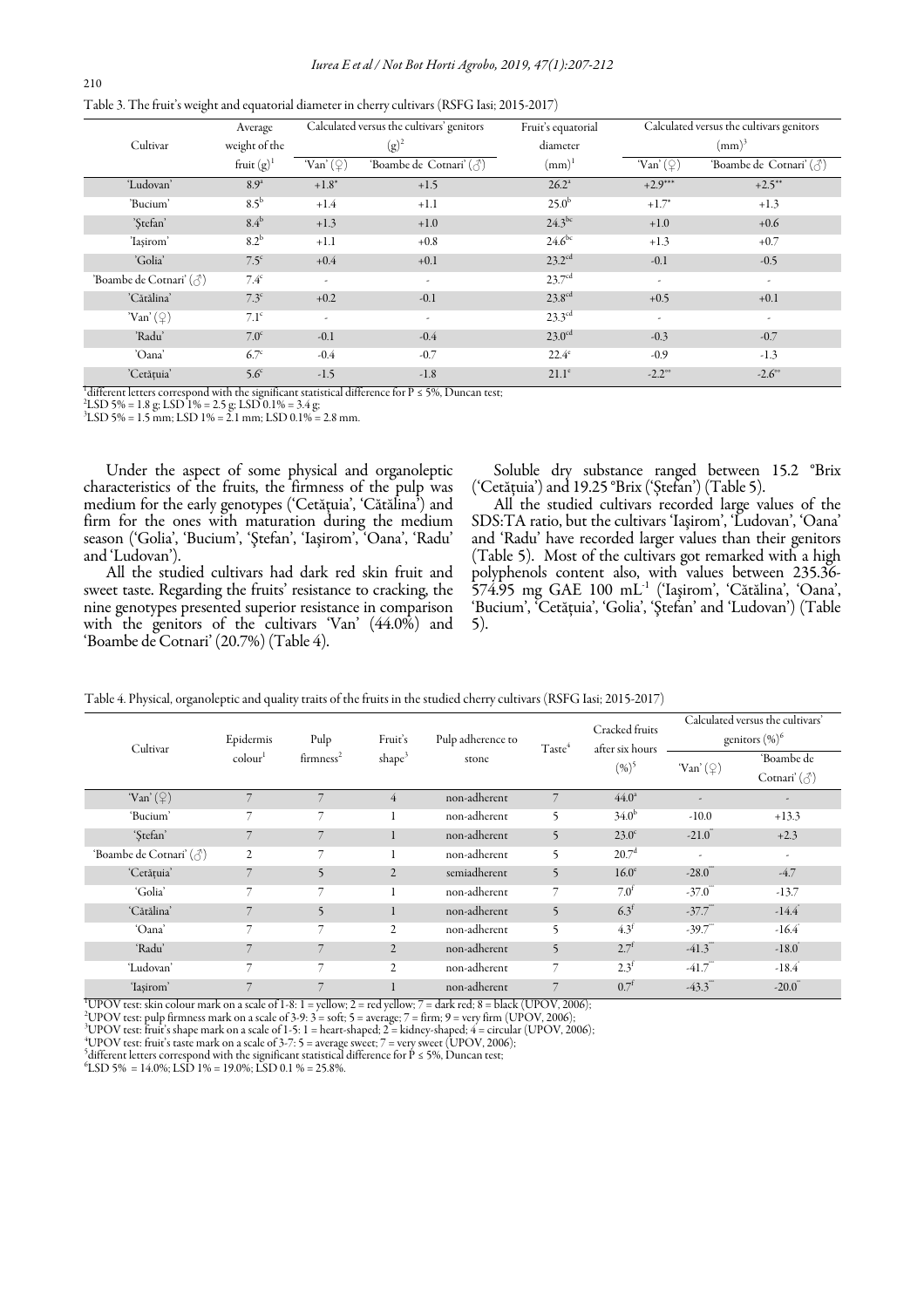| $15.1 \text{ G}$ idsi, $201 \text{ J}$ $201 \text{ J}$ |                     |                                                                  |                       |                              |
|--------------------------------------------------------|---------------------|------------------------------------------------------------------|-----------------------|------------------------------|
| Genotype                                               | <b>SDS</b>          | Titratable acidity                                               |                       | Total content of polyphenols |
|                                                        | $(^{\circ}Brix)^*$  | (g malic acid 100 mL <sup>-1</sup> of fresh juice) <sup>**</sup> | SDS:TA                | $(mg GAE 100 mL^{-1})$       |
| 'Van' $(\varphi)$                                      | $17.000^{b1}$       | $0.588^{\rm b}$                                                  | $28.911$ <sup>c</sup> | $400.05^{\circ}$             |
| 'Bucium'                                               | 19.000 <sup>b</sup> | $0.665^{ab}$                                                     | $28.571^{\circ}$      | $301.17$ <sup>d</sup>        |
| 'Stefan'                                               | $19.250^{\circ}$    | $0.764^{\circ}$                                                  | 25.196 <sup>d</sup>   | $252.74$ <sup>f</sup>        |
| 'Boambe de Cotnari' ( c )                              | 17.200 <sup>b</sup> | $0.585^{\rm b}$                                                  | $29.401^{\circ}$      | $97.41^h$                    |
| 'Cetățuia'                                             | 15.200 <sup>b</sup> | $0.600^{ab}$                                                     | $25.333^{d}$          | $304.65^{\rm d}$             |
| 'Golia'                                                | 17.700 <sup>b</sup> | $0.621^{ab}$                                                     | $28.502$ <sup>c</sup> | $282.79^{\circ}$             |
| 'Cătălina'                                             | $19.200^a$          | $0.754^{\circ}$                                                  | $25.464^d$            | $436.31^{b}$                 |
| 'Oana'                                                 | 18.000 <sup>b</sup> | 0.572 <sup>cd</sup>                                              | $31.468^b$            | $312.57$ <sup>d</sup>        |
| 'Radu'                                                 | 17.950 <sup>b</sup> | 0.581 <sup>c</sup>                                               | $30.895$ <sup>c</sup> | $99.94^h$                    |
| 'Ludovan'                                              | 17.300 <sup>b</sup> | $0.455$ <sup>d</sup>                                             | $38.021$ <sup>a</sup> | 235.368                      |
| 'Iasirom'                                              | $18.450^{b}$        | $0.465^{\rm d}$                                                  | $39.677^{\circ}$      | $574.95^{\circ}$             |

Table 5. Soluble dry substance, titratable acidity, polyphenols and the ratio of soluble dry substance/titratable acidity of the fruits in cherry cultivars (RSFG Iasi; 2015-2017)

 $^1$ differtnt letters correspond with the significant statistical difference for P  $\leq$  5%, Duncan test;

\*SDS = the soluble  $dr\bar{v}$  substance:

\*\*SDS:TA = the ratio between the soluble dry substance and titratable acidity.

## Discussion

 2012). When minimum temperatures down to -2.5 °C and branches of the trees were covered with a layer of snow for more than 24 hours, the recently fertilized ovary has been affected and therewith much of the production of fruits has been compromised (Prskavec and Kloutvor, 1986). Hence, the effect of the very low temperatures on the gynoecium in the sweet cherry flowers under the given conditions has been between 57% in the 'Bucium' cultivar (calculated through the affecting degree of the gynoecium) and 75% in 'Stefan'. Garcia et al. (2014) noted that for sweet cherry cultivars with early and middle flowering times is very important to produce enough flowers for a normal early crop. However, the phenological periods for the this type of sweet cherry genotypes are variable according to the climatic conditions of each year, but the order in which the sweet cherry cultivars get to maturity is maintained always the same, excepting the time interval between two successive cultivars which could be longer or shorter (Darbyshire et al.,

The fruit's weight and equatorial diameter are measures influenced by the climatic conditions, the applied technology and the biological particularities of each cultivar (Faniadis et al., 2010; Fotirić Akšić and Nikolić, 2013). Sen et al. (2014) observed weight and fruit firmness loss values of three sweet cherry cultivars during the transport and marketing stages. Bieniek et al. (2011) found 3.78 g to 6.45 g as mean of three years mean for the weight of sweet cherry fruits for cultivars grown under the climatic and soil conditions of Warmia, Lithuania, while Demirsoy and Demirsoy (2004) reported for local Turkish sweet cherry cultivars values of fruit weight ranging from 2.9 to 7.6 g.

It is very important for the sweet cherry cultivars to be resistant to cracking also because the cracked fruits lose their commercial value, become perishable and Monilia sp. settles inside the crevice on the fruit and they become inedible. Therefore, the economic efficiency of sweet cherry productions reduces substantially (Milatović, 2011). Values registered of soluble dry substance in accordance with other studies (Jänes et al., 2010). The SDS:TA ratio is considered very important for determining the sweet cherry fruits' taste,

reflecting a balance between the sweet and sour taste of the fruits (Crisosto et al., 2002). From this point of view, the present results that ranged within the interval 25.196- 39.677, sustained the conclusion of the fruit being considered of high quality, and thus well appreciated.

The total content of polyphenols has a particular importance in determining the sweet cherries' taste and flavour, along with an antioxidant role with anticancer effect (Chaovanalikit and Wrolstad, 2004). Other studies reported large variations of polyphenols in investigated sweet cherry cultivars (Kim et al., 2005; Melicháčová et al., 2010; Skrzyński et al., 2016).

#### Conclusions

Due to the increased genetic variability in the sweet cherry species and a strong heterozygotism in the cultivars 'Van' and 'Boambe de Cotnari', the hybridization has allowed the obtaining of nine extremely valuable cultivars, that got remarked by earliness ('Cetăţuia', 'Cătălina'), decreased trees' vigour ('Ştefan', 'Golia'), particular quality of the fruits ('Ludovan', 'Iaşirom', 'Golia', 'Bucium', 'Ştefan', 'Oana', 'Radu') and resistance to diseases and frost ('Bucium', 'Iaşirom'). Hence, they can be recommended for launching fruit-growing plantations with large density per hectare, in areas with different pedoclimatic conditions.

#### Acknowledgements

The present work was partially supported by the Romanian Ministry of Agriculture and Rural Development, Grant No. ADER 3.2.2./2015, with title 'Fruit tree species improvement to increase food safety and security'.

### References

Bieniek A, Kawecki Z, Kopytowski J, Zielenkiewicz J (2011). Yielding and fruit quality of Lithuanian sweet cherry cultivars grown under the climatic and soil conditions of Warmia. Folia Horticulturae 23(2):101- 106.